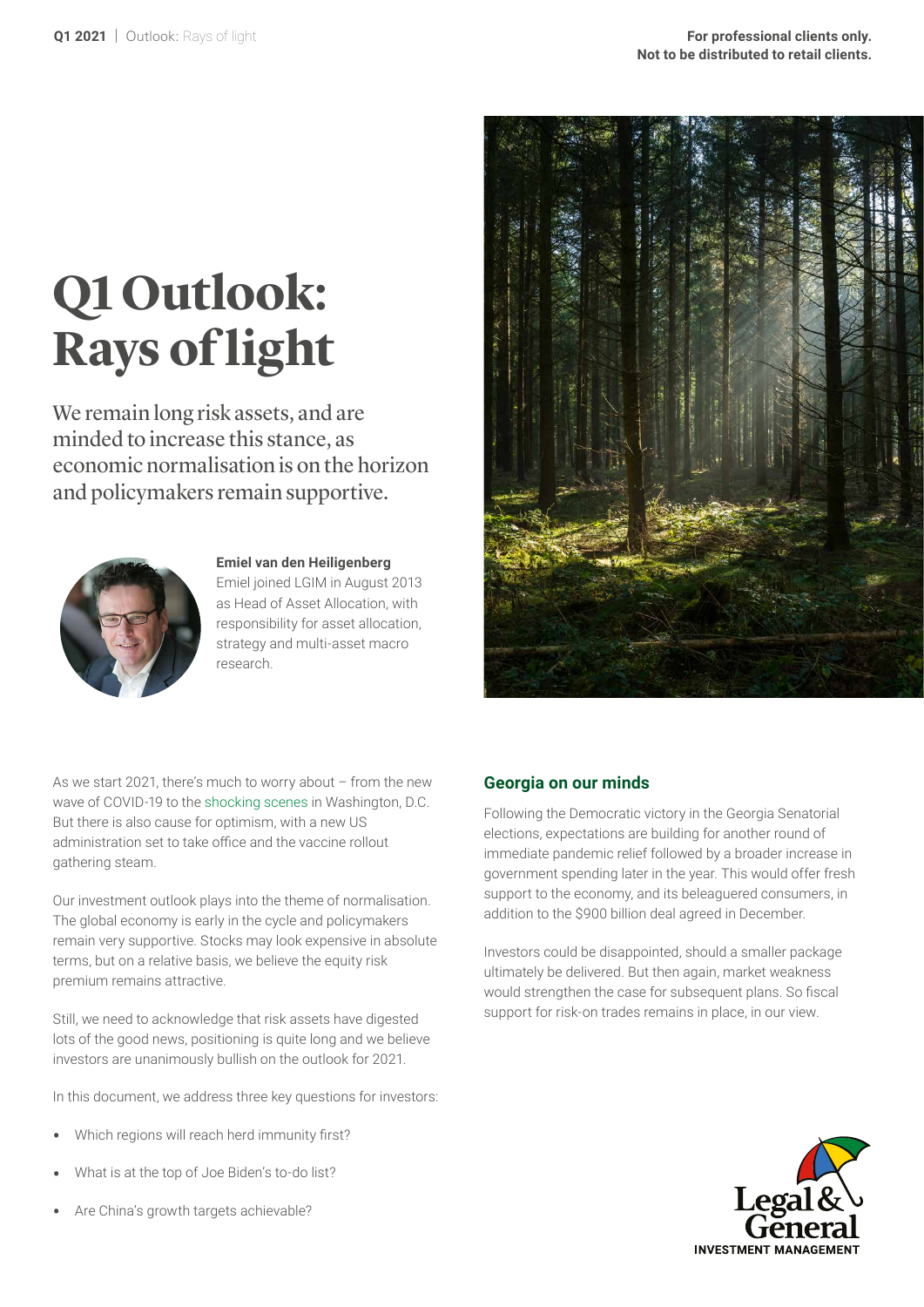We think it is the interplay between equities and bond yields that is relevant at this point. At some point the positive correlation between yields and stock prices might break and higher (real) yields could start to push equities down. Although this is a risk, at some point such a trend is likely to run out of steam, as risk aversion caps a further rise in yields.

Finally, productivity has risen significantly during the pandemic. How sustainable is this? Higher productivity tends to be a cycle-extender; all else equal it should push inflation lower and provides a pretty healthy environment for equities.

### **It's darkest before dawn**

So yes, even though recent newsflow presents investors with a lot of darkness, rays of light are breaking through, which we believe are likely to grow in intensity over the coming months.

Against this backdrop, we remain long risk assets. We think equities are more attractive to play the current phase in the cycle than investment grade credit, as at current spread levels, corporate bonds have an unattractive asymmetric risk profile, in our view.

We are inclined to increase our long risk position by either buying a dip or letting our weighting to risk assets drift higher.

## **Key asset class views:**

| <b>Overview</b>     |   | <b>Equities</b>   |  |
|---------------------|---|-------------------|--|
| Equities            |   | US                |  |
| Duration            |   | UK                |  |
| Credit              |   | Europe            |  |
| Inflation           | . | Japan             |  |
| Real estate         |   | Emerging markets  |  |
|                     |   |                   |  |
|                     |   |                   |  |
| <b>Fixed income</b> |   | <b>Currencies</b> |  |
| Government bonds    |   | US dollar         |  |
| Investment grade    |   | Furo              |  |
| High yield          |   | Pound Sterling    |  |
| EM USD debt         |   | Japanese Yen      |  |

 $\frac{1}{2}$  = Strategic allocation

This schematic summarises the combined medium-term and tactical views of LGIM's Asset Allocation team as of 7 January 2021.

The midpoint of each row is consistent with a purely strategic allocation to the asset/currency in question. The strength of conviction in our medium-term and tactical views is reflected in the size of the deviation from that mid-point.

#### **Summary of LGIM's asset allocation core view**



**Economic cycle** 

- Coming out of recession is most positive phase of cycle
- Vaccines rollout competing with rising case loads
- Monetary policy exceptionally easy and fiscal policy support stabilises the short term outlook

#### **Valuations**

- Absolute equity valuations are high but not stretched
- Credit spreads now below average
- But relative valuations remain positive and more relevant

#### **Systemic risk**

- Troubled relationship between US and China
- But Europe's core more unified and Brexit deal done
- Global debt burden becomes worrying if inflation re-emerges

Source: LGIM. Views current as at 31 December 2020. Forward-looking statements are, by their nature, subject to significant risks and uncertainties and are based on internal forecasts and assumptions and should not be relied upon.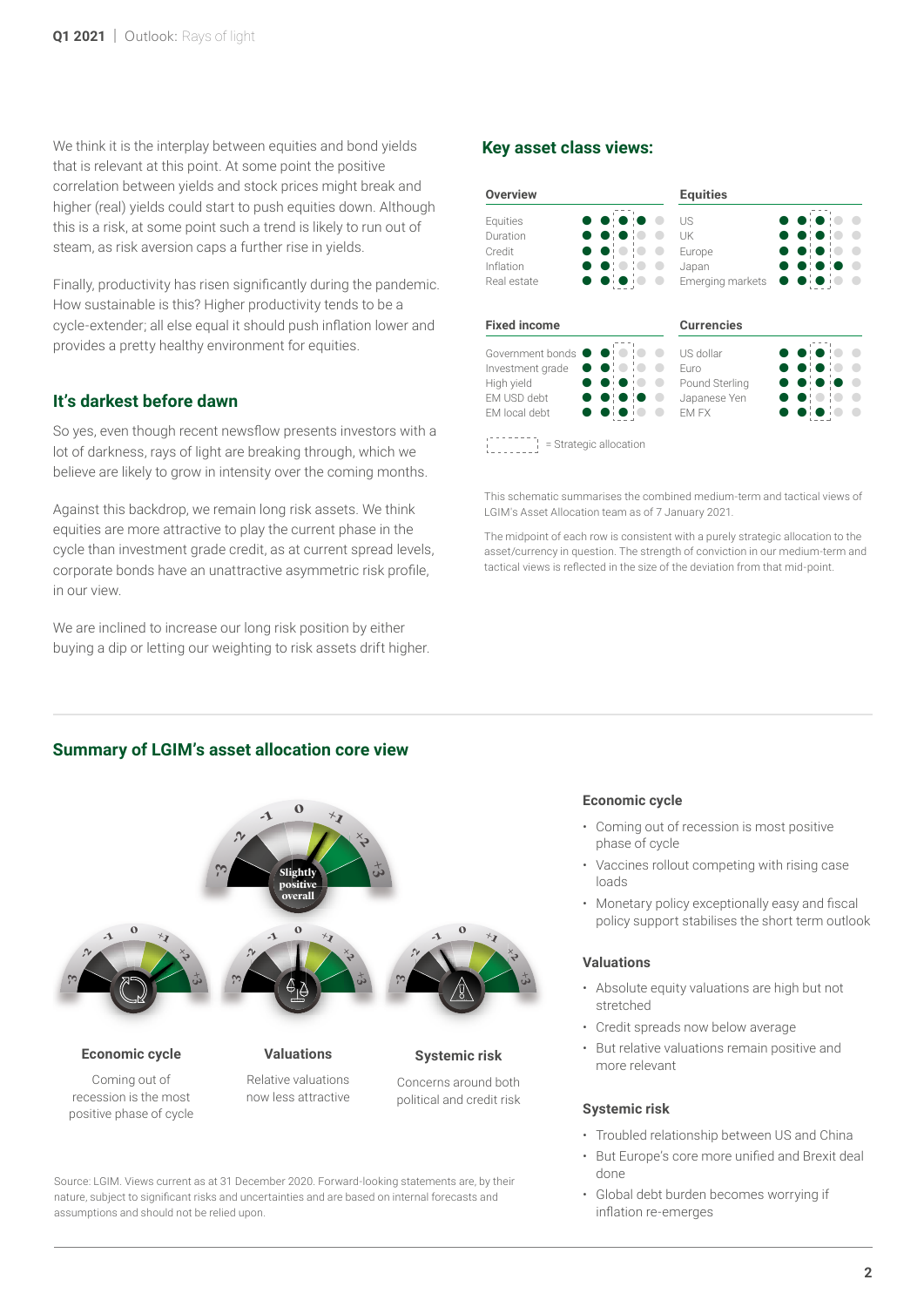

**Martin Dietz** Head of Diversified Strategies, Asset Allocation

# **The lopsided global race for herd immunity**

The current COVID-19 infection numbers look truly bad, with new lockdowns in many countries and a more contagious version of the virus spreading in the UK that is also showing up across other countries. At the same time, there is now strong hope for a return to 'normal': vaccinations have started across the world.

First to the market were modern mRNA vaccines from Moderna\* and Pfizer/BioNTech\*. Both have shown extremely high levels of protection/efficacy (around 95%) with no meaningful side effects. Even though these are relatively expensive and tricky to transport and store, neither will be an issue for the most developed countries. Both vaccines have now been approved and are already being deployed in the US, UK and EU.

Success stories around mRNA vaccines were quickly followed by the AstraZeneca\*/Oxford vaccine, a more 'standard' vaccine, with a lower level of efficacy but cheaper to produce and easier to distribute. We expect further vaccines to become available over the coming months.

As the development and approval process has been completed, the production and distribution challenge has taken centre stage. At least two-thirds of the population need to be vaccinated to curb the spread of the virus, a monumental task and a race against time given the threat of a more contagious virus type (called B.1.1.7 or VOC-202012-01). We expect vaccine production to be ramped up quickly; the logistics of vaccinating a larger number of people will become the key challenge towards the end of the year.

## **Challenges for EM**

Countries raced to secure enough production and developed markets, predictably due to their deeper pockets, are now first in line to receive scarce supply.

The US and then the UK started their vaccination campaigns first, with other developed markets a few weeks behind. Given the production is largely based in the US, that country has secured a large chunk of the early supply. However, other developed markets are just a few weeks behind.

### **Vaccine procurement (not distribution)**



Source: Citi research, as at 5 January, 2021.

In terms of market and economic outcomes in 2021, this difference may not matter much. As vaccines are rolled out to those most at risk first, we expect hospital admissions and fatalities to drop sharply in Q2 even as infection numbers may stay high.

From the third quarter, we could see the virus starting to decline with the onset of 'herd immunity'. This is when the proportion of the population who are immune is sufficient to reduce the likelihood of infection for individuals who lack immunity.

The outlook appears less rosy for emerging markets. The modern mRNA vaccines are likely too costly and too difficult to handle for all but the most developed markets. And only a few emerging markets have secured enough supply of vaccines for their population yet.

While developed countries made speculative purchases in mid-2020, emerging economies are waiting for wider availability and proven efficacy. Greater choice of providers and capacity should cut costs. As a result, less-developed countries may receive vaccines with a six-month delay.

Assuming there are further logistical challenges to distribute vaccines, herd immunity for emerging markets seems realistic only in early 2022.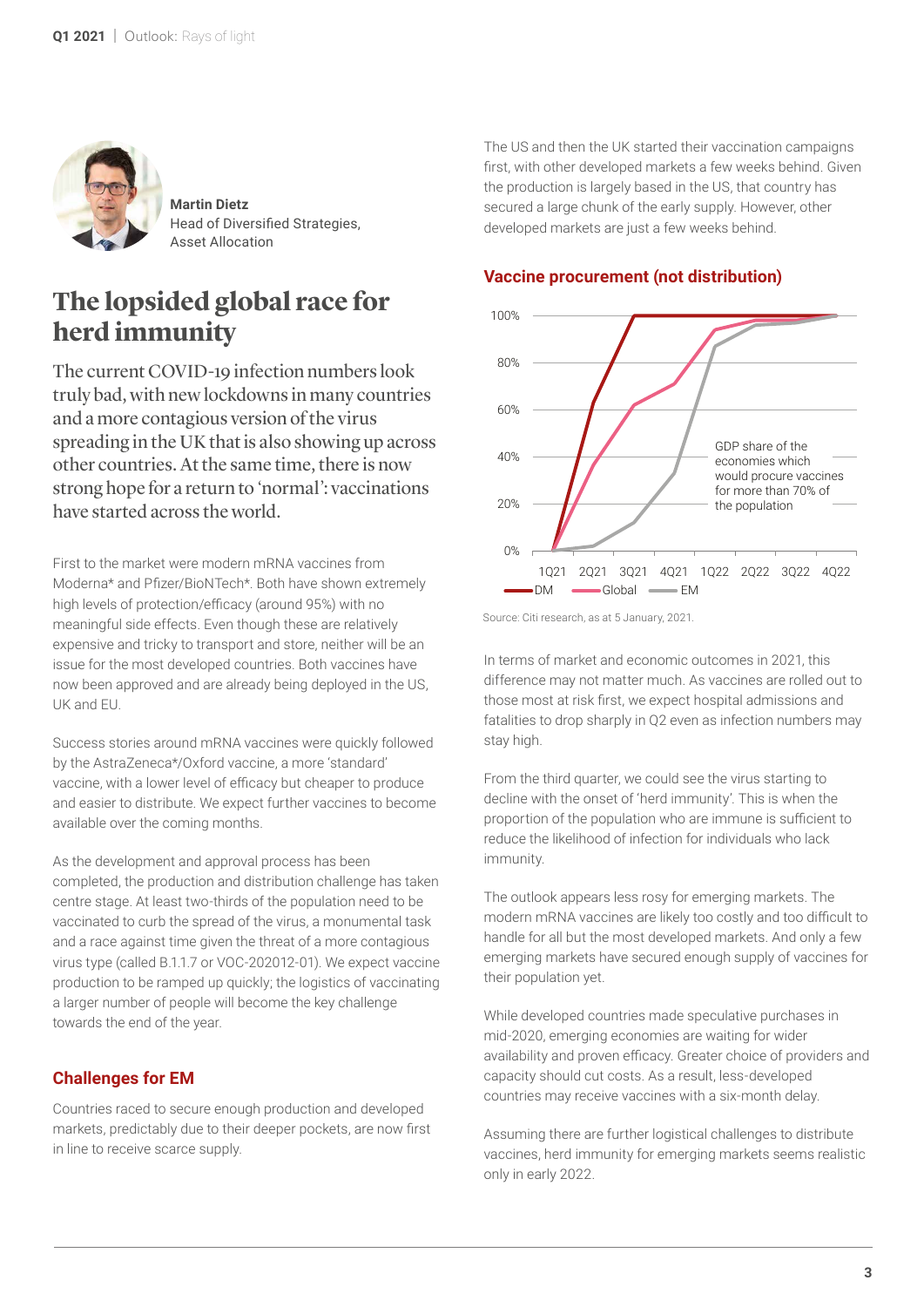

**Lars Kreckel** Global Equity Strategist

# **The turmoil in D.C. and Joe Biden's first 100 days**

At noon on 20 January, Biden will be inaugurated as the 46th US president, only two weeks after supporters of his predecessor, Donald Trump, stormed the Capitol building, disrupting a joint session of Congress.

Clearly these circumstances, and the larger than average differences between both men, make this transfer of power more important than most.

## **COVID-19 and climate**

Despite the recent mayhem, the president elect's number one priority is obvious: fighting the pandemic. With US case numbers and deaths continuing to rise and the vaccine rollout only just beginning, this issue will dominate the new administration's bandwidth.

A commitment to vaccinate 100 million Americans in the first 100 days is the signature goal (in addition to a 100-day mask mandate and aim to enable most schools to reopen within this period). Success here is likely to decide how much political capital Biden will have to spend on other policy initiatives.

Biden described the recently enacted \$900 billion stimulus as a down payment and his new administration will be working with Congress to push for greater funding for testing and vaccine distribution. The next relief package could also include additional stimulus checks, benefit extensions and state and local government aid.

Climate policy is also likely to feature prominently; Biden has already pledged to make re-joining the Paris Agreement one of his first acts as president.

But this is generally an area where he can accomplish much before his cabinet is fully sworn in and without having to rely on Congress. Indeed, Trump's executive orders on energy can be undone with a new executive order.

## **Foreign and trade policy**

From a market perspective, any policy choices on China will be of particular interest.

Our expectation is that Biden's approach to the world's second largest economy will be similar to Trump's in substance – but calmer and less volatile in style. On the most important economic topic, tariffs have now become part of the policy arsenal. We expect material tariffs to stay in place even if there is some unwinding from current levels over time.

Foreign and trade policy is another area where the president has a lot of leeway to act without Congress; there is no shortage of topics on the agenda on which Biden can quickly make a mark and reveal the direction of travel. Will he revisit the stalled TikTok\* deal with Oracle\*? How will the US respond to China's progress on the milestones agreed in Phase 1 of its trade deal? And how will the new administration handle the many other skirmishes around tech and trade?

A wildcard not on many investors' agenda would be a forceful response to December's [hacking revelations](https://www.bbc.com/news/technology-55554715) allegedly involving Russia. On the one hand it seems like too large a hacking attack for the administration to ignore; on the other, things appear to have gone quiet with no sign of the outgoing Trump administration increasing pressure on Russia.

While not a topic of much discussion among investors today, it is an area where the changing of the guard in Washington could also change the market narrative.

## **National unity**

The chaotic events in Washington D.C. have sharpened the focus on Biden's other stated goal of bringing the country back together.

At this stage it is difficult to tell whether the riots have made achieving that goal more or less likely. The optimists among us hope that the chaotic scenes will serve as a catalyst for a coming-together moment. But the experience of the past five years suggests it is also possible that they simply remind many Republican politicians that Trump will continue to have great influence over a large part of the party's base and broader electorate, making it difficult to oppose him.

The coming months will tell us how the direction of the Republican party changes after the Trump presidency ends, but this is likely to have medium-term implications rather than drive markets in the short term.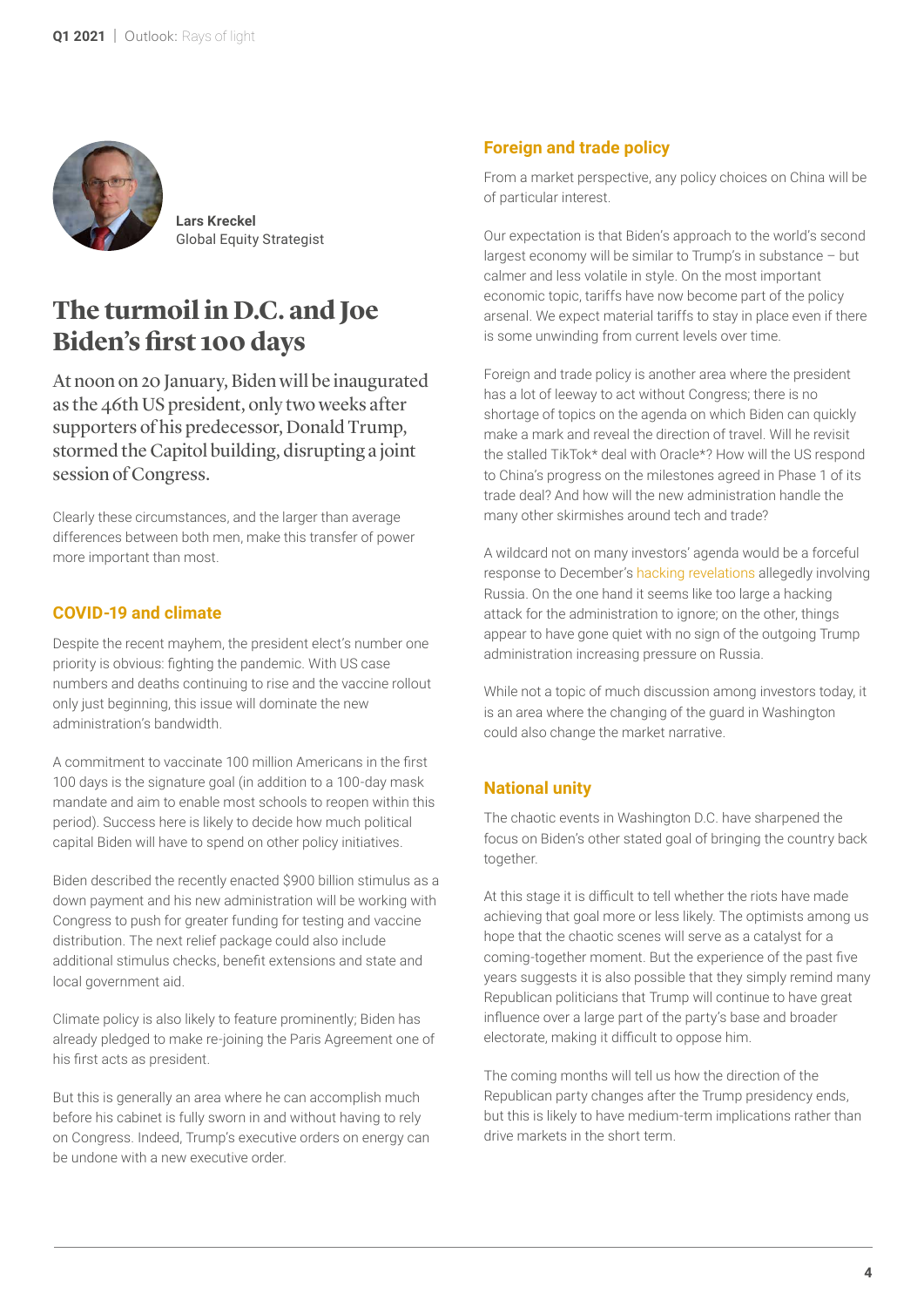

**Erik Lueth** Global Emerging Market Economist

# **China's growth: A tale of two targets**

In November, the Chinese leadership spelled out its growth targets for the next five years and its long-term goals, according to which the world's second largest economy would reach highincome status by 2025 and double its GDP per capita by 2035.

The first goal does not look challenging and should be seen as a lower bound. The World Bank threshold for high-income countries is a per capita income of \$12,500. China's economy would have to grow 3.7% per annum over the next five years to reach this threshold.

But China's 2020 GDP is not representative, given the pandemic shock. The rebound from these levels implies an 8-9% growth rate in 2021. Taking this into account, the economy would have to grow by merely 2.6% per annum over the next four years. For comparison, China grew 6% in the year before COVID-19.1

The doubling of GDP per capita by 2035, by contrast, implies a growth rate of 4.5% per annum, when taking into account the strong rebound in 2021. This will be challenging because China's population growth will likely stagnate; the credit impulse of earlier years will be lacking, given high debt levels; and economies tend to slow down as they mature.

#### **China: Growth prospects**



#### Source: Macrobond, as at 11 January, 2021.

## **Low-hanging fruit**

Can it be achieved? The experiences of Korea and Taiwan suggest it can. Both managed to double their GDP per capita over 15 years, at the same level of development, and in many respects China follows their example. Also, China has not yet picked all of the low-hanging fruit; for example, at 60%, its urbanization rate is where Japan's was in 1959.<sup>1</sup>

Where would this leave China and the world in 2035? China would still not be a rich country. Among the countries classified as advanced by the IMF, China would only have overtaken Greece in terms of GDP per capita (assuming these countries also continue to grow over the next 15 years). Its income per capita would be 10% below that of Portugal and 25% below that of Italy.

But it would be the biggest economy in the world. As soon as next year, China should overtake the European Union in economic might; by 2033, it would overtake the US; and by 2035, China would account for one quarter of global output and more than 40% of global growth.



Source: Macrobond, as at 11 January, 2021.

As investors we are interested in how to get exposure to this story. For starters, we believe government bonds appear to be an attractive option. They are massively under-owned and by October of next year will be included in all three of the most widely used global bond indices.

#### 1. Source: Marcrobond, as at 13 January, 2021

\*For illustrative purposes only. Reference to a particular security is on a historic basis and does not mean that the security is currently held or will be held within an LGIM portfolio. The above information does not constitute a recommendation to buy or sell any security.

## **Government bond positioning**